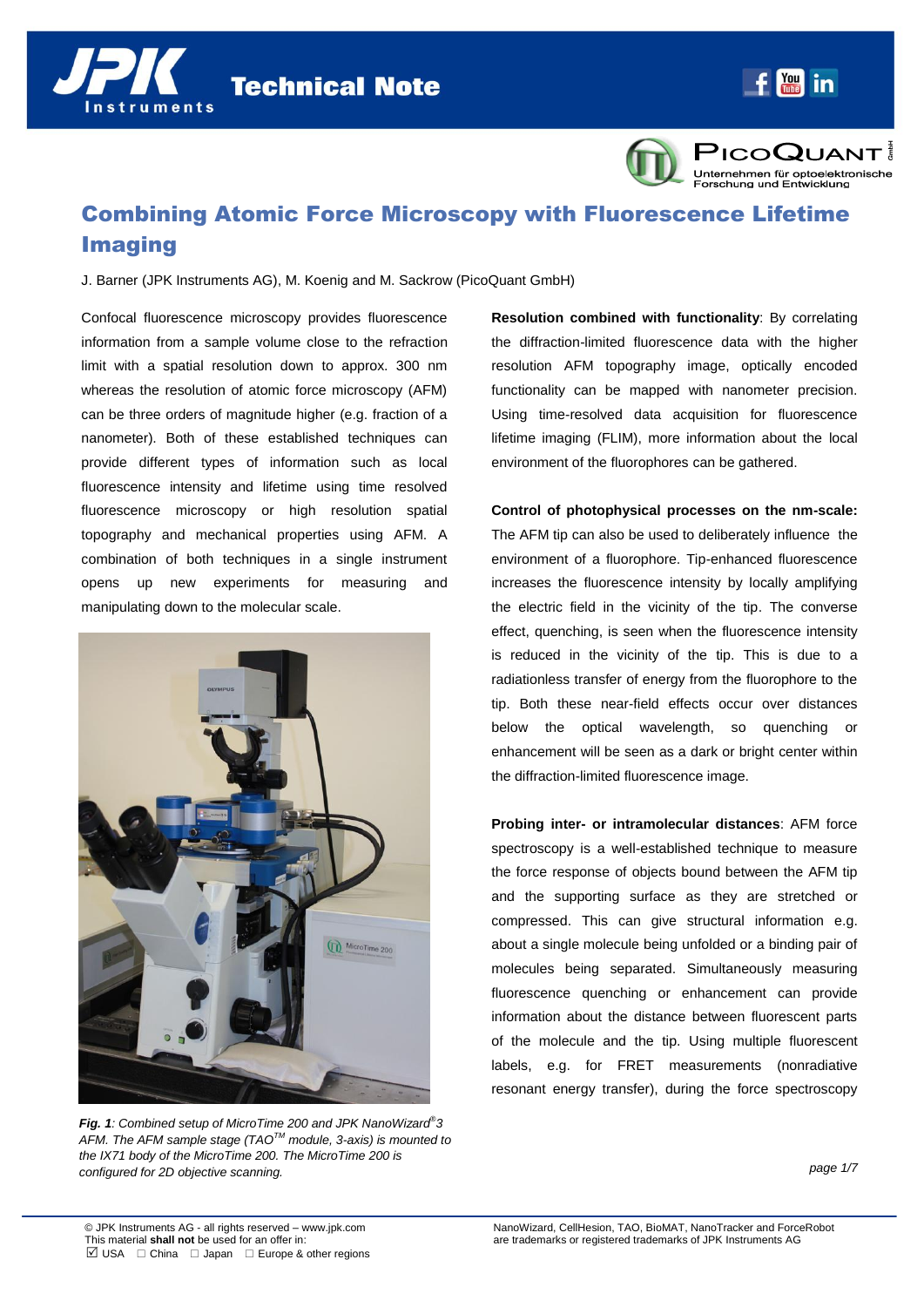

movement, can determine inter- or intramolecular distances between defined parts of the molecules.

**Assembly and testing of optical nanostructures**: The AFM tip can apply defined forces to the sample, and can be used as a tool to move optically active particles e.g. fluorescent or metallic nanoparticles or even single macromolecules across the sample surface. Optically active structures can be made, for instance, to test plasmon resonance effects depending on the separation and orientation of the components.

This technical note describes the combination of the confocal time-resolved fluorescence microscope MicroTime 200 (PicoQuant) and the JPK NanoWizard® 3 AFM system for simultaneous AFM and FLIM measurements (see Fig. 1). Exemplary synchronized AFM and FLIM images are taken on fluorescent beads to demonstrate the basic operation of such a rather complex setup.

**You in** 



*Fig. 2: Schematic view of the combined setup: The tip-scanning NW3 AFM head (3-axis tip scanner) in combination with the JPK TAO*TM *module (stage with integrated 3-axis sample scanner) is mounted onto the MicroTime 200 equipped with two SPAD detectors. Additionally, the SPAD signals are fed into the two counter modules of the JPK Vortis controller. The data acquisition is synchronized using a native, fast TTL line-clock of the AFM controller as an electronic marker for the collected photon stream.* 

*page 2/7*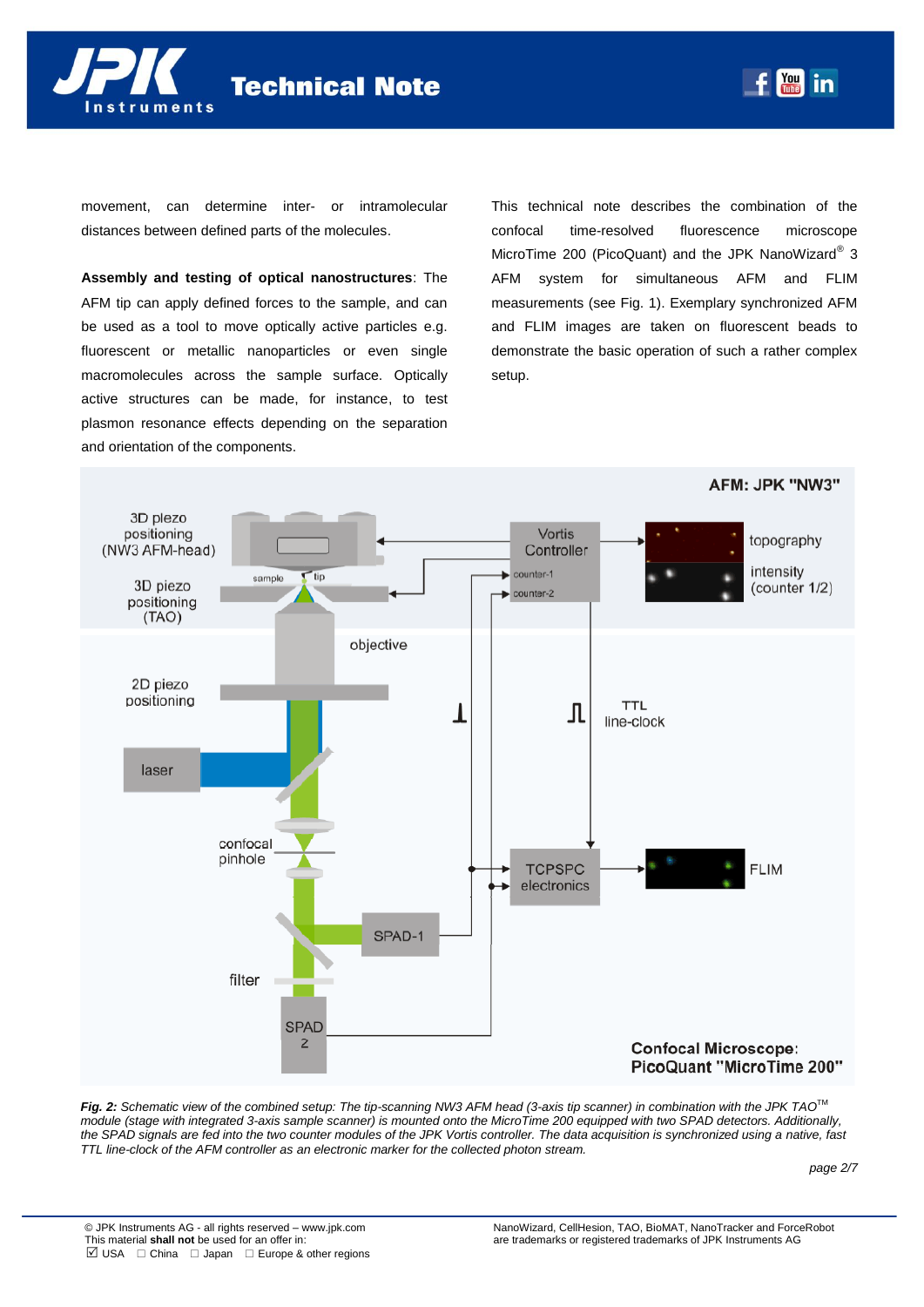An integrated setup of optical fluorescence lifetime imaging and AFM used for synchronized imaging with both techniques has to fulfil several needs: The AFM tip position has to be locked to the excitation laser focus (confocal volume) position of the fluorescence microscope for the time scale of the experiment. For data acquisition the sample has to be scanned relative to the fixed AFM tip and laser focus, while the data acquisition of both systems has to be synchronized to correlate a pixel in the AFM image to the continuously recorded data stream of photon arrival times and, therefore, be able to reconstruct a spatially matched fluorescence intensity and lifetime image.

The MicroTime 200 [1] from PicoQuant is a confocal timeresolved fluorescence microscope with single molecule sensitivity. It is built around an inverted microscope body (Olympus, IX71) and uses Time-Correlated Single Photon Counting (TCSPC) for time-resolved data acquisition along with single photon sensitive detectors (single photon avalanche diode, SPAD) and picosecond pulsed diode lasers for excitation. For measurements such as Fluorescence Lifetime Imaging (FLIM), the system is equipped with a 3D piezo scanning system for the sample (2D PI scanning table for XY-axes, PI PIFOC for Z-axis) with an effective scan range of 80μm x 80μm x 80μm. In this configuration, the sample is moved across the stationary excitation beam ("sample scanning"). In the alternative configuration used here, the objective is mounted directly onto a 2D scanner ("objective scanning") and the PIFOC unit for z-axis focussing is removed for stability reasons. Immersion objectives are mechanically coupled to the coverslip sample through the immersion medium, so additional position noise from the PIFOC would be present in the AFM data.

The MicroTime 200 was equipped with two SPAD detectors. SPAD-1 was used to collect the backscattered

light from the AFM-tip used for optical alignment of the tip relative to the excitation laser focus. SPAD-2, equipped with an emission long-pass filter, was used for detecting the sample fluorescence. Both detectors were connected in parallel to the PicoQuant TCSPC electronics and to the two counter modules of the JPK Vortis™ Advanced AFM controller to allow synchronized recording of images of backscattered light (SPAD-1) as well as fluorescence intensity images (SPAD-2) alongside the standard AFM image channels such as topography. With freely configurable signal thresholds, polarity and termination impedance and a maximum count rate of 10MHz the JPK Vortis™ counters are perfectly suited to handle different detector pulse shapes standards (NIMM, TTL, LVTTL etc.).

 $f$   $\frac{Y_{0u}}{I_{0u}}$  in

The JPK NW3 AFM head [2], a high resolution tip-scanning system (100μm x 100μm x 15μm) designed for operation on an inverted optical microscope, integrates seamlessly with the MicroTime 200 in combination with the JPK  $TAO^{TM}$ module (Tip Assisted Optics) [3] without any modification of the two systems. The TAO<sup>TM</sup> module is a sample stage with integrated three-axis sample scanner (100μm x 100μm x 10μm) which can be used in parallel with the three axes of the AFM head tip scanner for maximum flexibility. There are six axes for closed-loop positioning:

- 1) Fine focussing of the MicroTime 200 to the sample (Zaxis of  $TAO^{TM}$  stage)
- 2) Precisely locking the AFM-tip to the confocal volume of the MicroTime 200 (XY-axes of the AFM head)
- 3) Sample scanning (with fixed AFM tip and optical focus) for synchronized data acquisition (XY-axes of  $TAO^{TM}$  stage)

All motions of the AFM tip and sample used for the experimental procedure, as well as the fine focussing of the sample to the confocal volume of the MicroTime 200, can be directly controlled by the AFM software for maximum ease of operation, keeping the spatial position of the confocal volume of the MicroTime 200 fixed.

*page 3/7*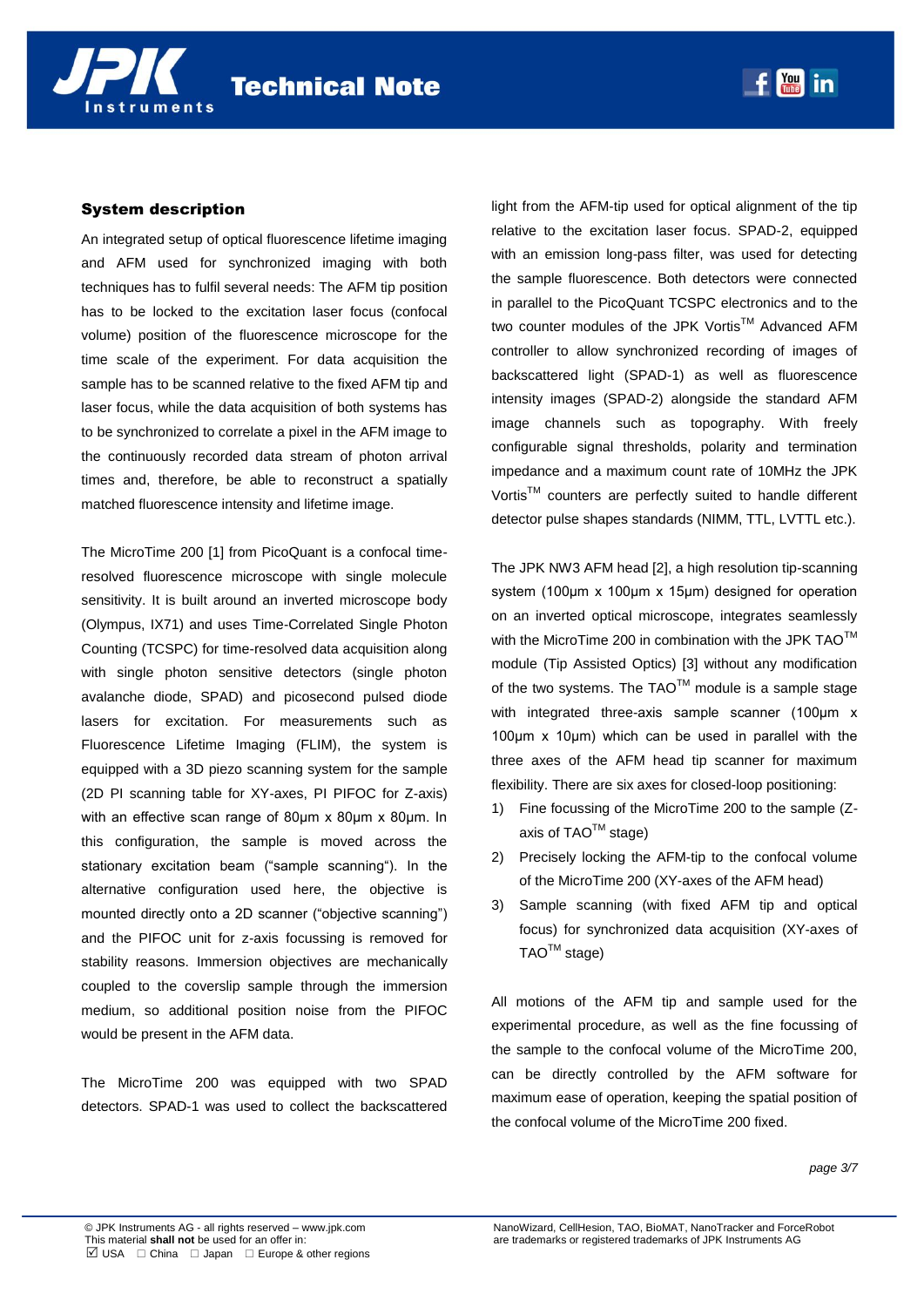**Technical Note** 





*Fig. 3: Optical alignment: (A) The cantilever with tip is aligned to the crosshairs of the eyepieces of the MicroTime200 while the excitation laser is parked in the center of the 80 x 80µm scan range (blue square) of the MicroTime 200 using the micrometer screws of the AFM stage. (B, C, D) Series of images of the backscattered light acquired by scanning the AFM tip relative to the steady laser focus. The focal plane is moved sequentially towards the AFM tip apex to indicate the position of the laser spot confocal volume*

The synchronized data acquisition of the two instruments is achieved by using the special time-tagged time-resolved mode of the PicoQuant TCSPC units which allows the insertion of external synchronization signals ("markers") into the continuously recorded data stream of photon arrival times. The marker signal (TTL) is generated by the JPK Vortis<sup>™</sup> Advanced controller ("line-clock"), synchronized with the AFM scanning motion where the signal changes from low to high at the line start and from high to low at the line end. Based on this marker, the recorded photon stream is divided into scan lines and the photons of each line are binned into equidistant pixels. The scan lines were grouped finally into an image of fluorescence intensity and lifetime where the spatial dimensions of the image matches the scaling of the acquired AFM image.

# Optical alignment

Before starting the measurement, the AFM tip has to be aligned with the laser focus of the MicroTime 200 to allow synchronized FLIM and AFM data recording. The AFM cantilever with integrated tip is observable through the eyepieces of the MicroTime 200 while the laser is parked in the center position of the optical scan range, which is aligned with the crosshair of one of the microscope eyepieces. The first coarse alignment can be done by shifting the AFM-head and so the cantilever tip into the center of the crosshair by using the sample stage micrometer screws (Fig. 3A). For this procedure the AFMtip was set to the center of the 100μm x 100μm scan range of the tip-scanner so that the MicroTime 200 laser focus is now inside the tip-scanner scan range for the following fine alignment using the backscattered light form the cantilever.

Fig. 3B shows an image of the backscattered light using the SPAD-1 detector of the MicroTime 200 fed directly into counter channel (1) of the JPK Vortis™ Advanced AFM controller while scanning the cantilever relative to the steady laser focus. First the focal plane is set to the cantilever arm, well above the tip, to find the cantilever contour and therefore the position of the base of the pyramidal tip (dashed line). Then the focal plane was moved sequentially down towards the tip apex, as shown in Fig. 3C, 3D. If the focal plane is close to the end of the tip, the apex appears as a single spot in the image of the backscattered light and therefore the exact laser focus position is known precisely. Finally the tip is moved into the focus position using the tip-scanner and the photon countrate of the backscattered light was optimized to its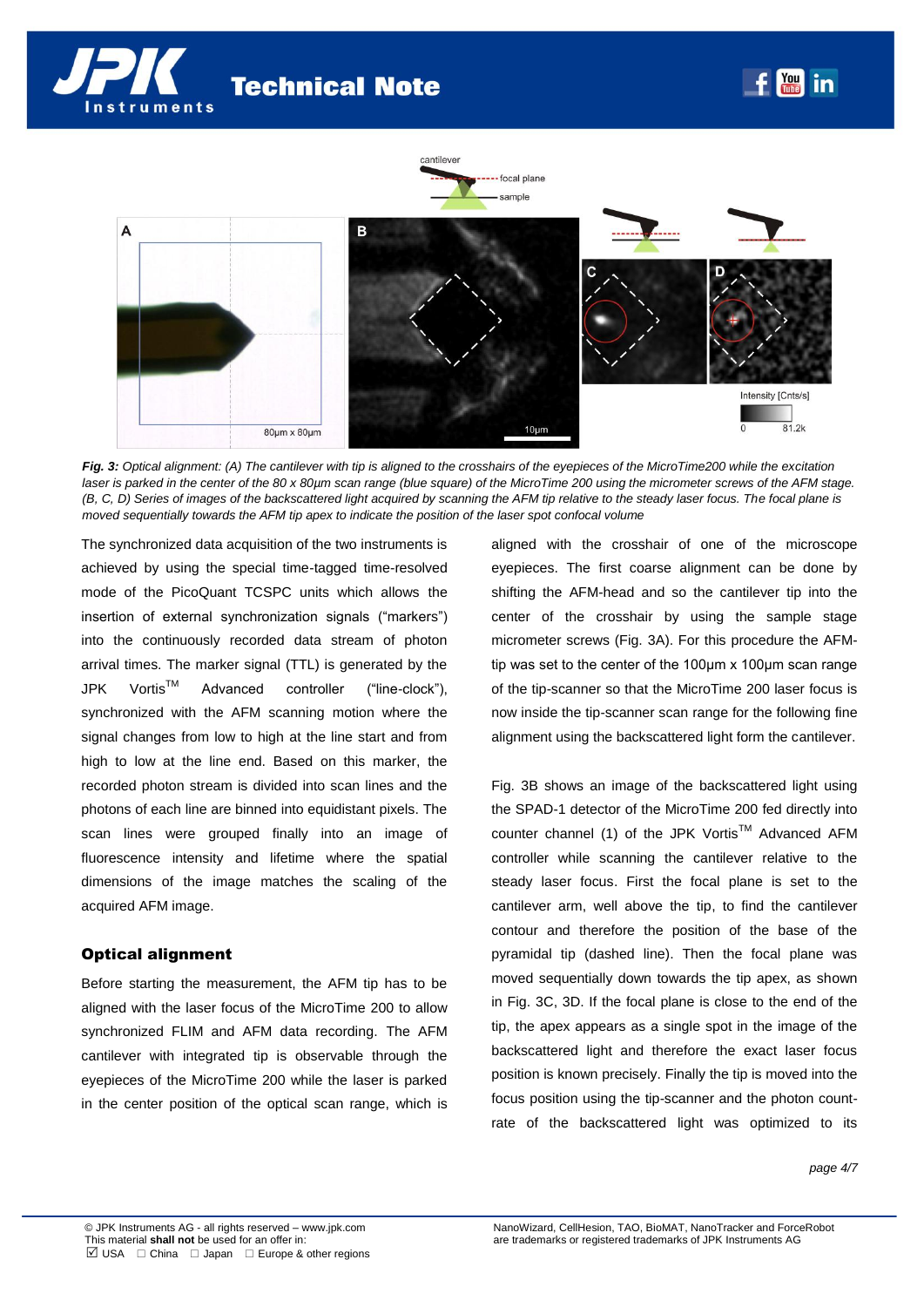maximum by shifting the tip position in plane at the nanometer scale. The optical alignment is established and any further scanning motion was done using the  $TAO^{TM}$ sample scanner. The procedure needs only a low laser power and the sample area of interest can also be moved away from the focus of the MicroTime 200, so photobleaching is not an issue during the alignment procedure.

# First results

To test the combined setup, images of fluorescent beads (TetraSpeck, diameter 100nm) prepared on a coverslip (thickness 170μm) were recorded. The AFM was operated using a standard silicon cantilever (Nanoworld, NCH, spring constant 42 N/m). The MicroTime 200 was set to an excitation wavelength of 470 nm with a LP510 emission longpass filter and a SP750 shortpass filter in front of SPAD-2. A 60x Olympus water immersion objective (1.2 NA) was used for detection.

Fig. 4 shows a set of images synchronously acquired with the MicroTime 200 and JPK NanoWizard® 3 AFM. In the AFM topography (A) individual beads are observed which are associated with spots in the fluorescence intensity image (B), recorded from detector SPAD-2 fed into the second counter channel of the JPK Vortis<sup>TM</sup> Advanced controller. The AFM data are recorded and displayed line by line, so the online comparison of topography and fluorescence intensity data during acquisition gives direct feedback on the system alignment and optical activity of the sample. After the scan finished, the data stream of photon arrival times and the AFM line-clock marker recorded with the MicroTime 200 were processed into a FLIM image (C), where the fluorescence intensity is encoded as brightness and the lifetime as color. Again, all individual beads observed in the AFM topography are visible in the lifetime image. An overlay of the FLIM image with the AFM topography (D) confirms a precise overlap of the bead positions in both image channels.



*Fig 4: Synchronized recording of AFM topography (A), fluorescence intensity (B) and intensity-modulated FLIM (C) of fluorescence beads (TertaSpeck, d = 100nm). Topography and fluorescence lifetime are merged into one image (D) to verify the overlay accuracy.* 

*page 5/7*

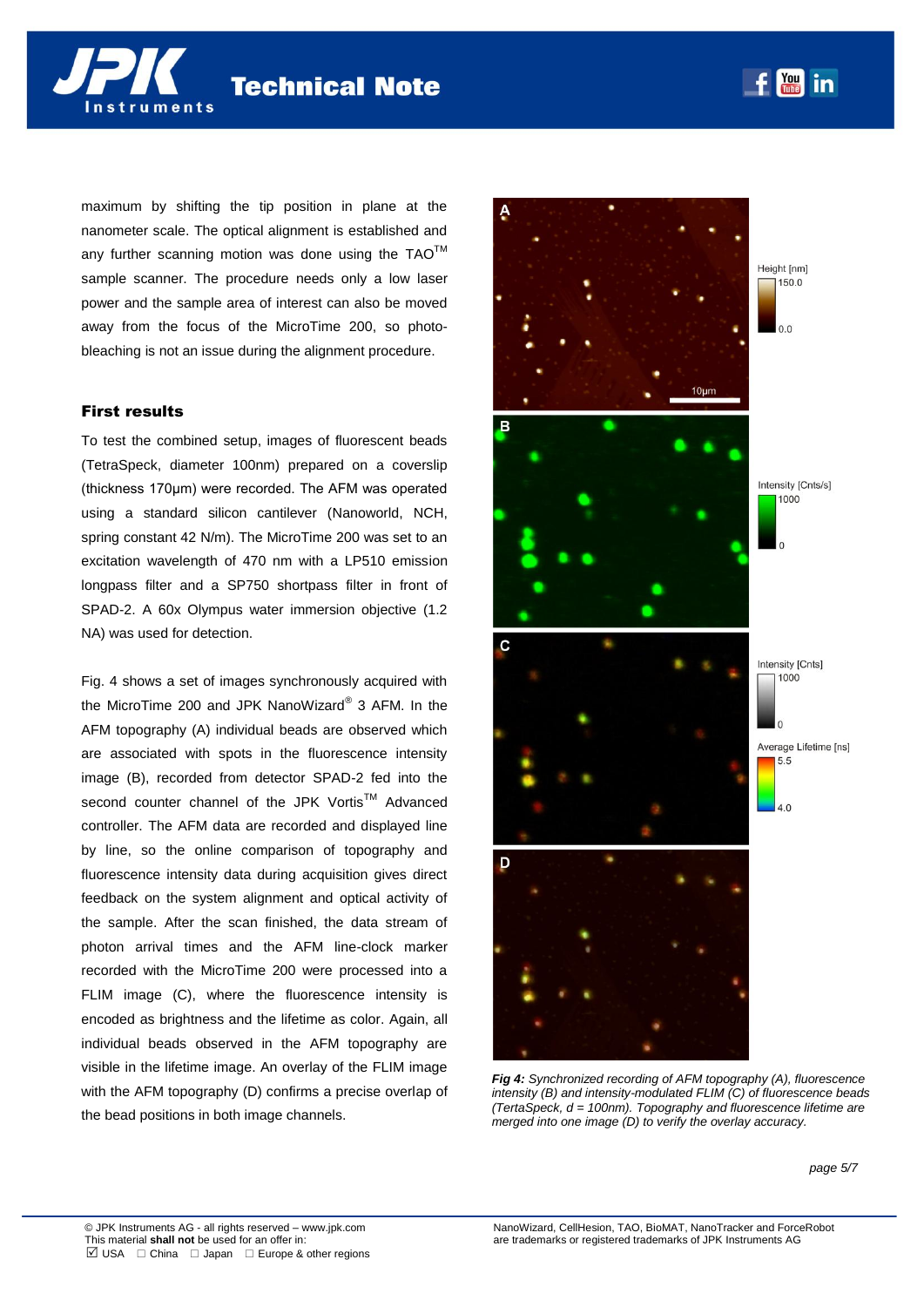



*Fig. 5: AFM topography (A), fluorescence intensity (B) and intensity-modulated FLIM (C) of a single fluoresce bead (Molecular Probes, d = 200nm). The beads position, taken from the AFM topography, is marked in the corresponding fluorescence images (dashed line). (D) Reconstructed FLIM image using a lower pixel resolution to achieve a better signal to noise ratio. The fluorescence lifetime is significantly shortened at the bead edge.*

During the whole experiment the backscattered light from the AFM tip was monitored using detector SPAD-1 to ensure that the AFM tip was perfectly locked to the position of confocal volume of the MicroTime 200 since any thermal drift would break the alignment. The NanoWizard® 3 AFMhead with its integrated tip scanner allows a comfortable, fast and precise realignment of the setup without the help of the MicroTime 200 objective scanner.

To confirm the precise position congruence between the two systems, in a second experiment AFM topography and FLIM images were recorded on a different type of fluorescence beads (fluorescine labelled, Molecular Probes, diameter 200nm) cast onto a plasma-cleaned coverslip. Here, a Cr/Pt coated cantilever (Mikromasch, Multi75E-G, spring constant 2 N/m) was used. Fig. 5 shows the complete set of images. In the AFM topography (A) a single bead is visible in the center of the scan-frame. The fluorescence intensity image (B) and intensitymodulated FLIM image (C) show the optical signature at exactly the same XY-position, with the contour of the bead taken from the AFM topography superimposed as a dashed line.

A FLIM image with lower pixel resolution (D) was also generated from the data set of photon arrival times to

improve the signal-to-noise ratio, since more photons are binned to a pixel for the fluorescence lifetime analysis. The fluorescence lifetime is significantly shorter at the edge of the bead (ring of blue pixels) compared to the center. The thickness of the ring is clearly smaller than the diffraction limit of the detection objective (~300nm), so the optical super-resolution observed here has to be the consequence of the contact between bead and AFM tip. Since the effective contact area between tip and bead is maximized at the bead edge, a pronounced shortening of the fluorescence lifetime can be caused by the close proximity of the fluorophores to the metal-coated tip.

#### **Conclusions**

The combination of time-resolved confocal microscopy and high-resolution AFM opens up many new ways to characterize of surfaces on a molecular level. The straightforward integration of the PicoQuant MicroTime 200 and JPK NanoWizard® 3 can be done without any modifications of the two systems. The JPK NanoWizard® 3 AFM head, combined with the JPK  $TAO^{TM}$  sample stage to give a total of six axes or degrees of freedom, allows easy and reliable alignment of the rather complex setup without permanent switching between the two systems.

*page 6/7*